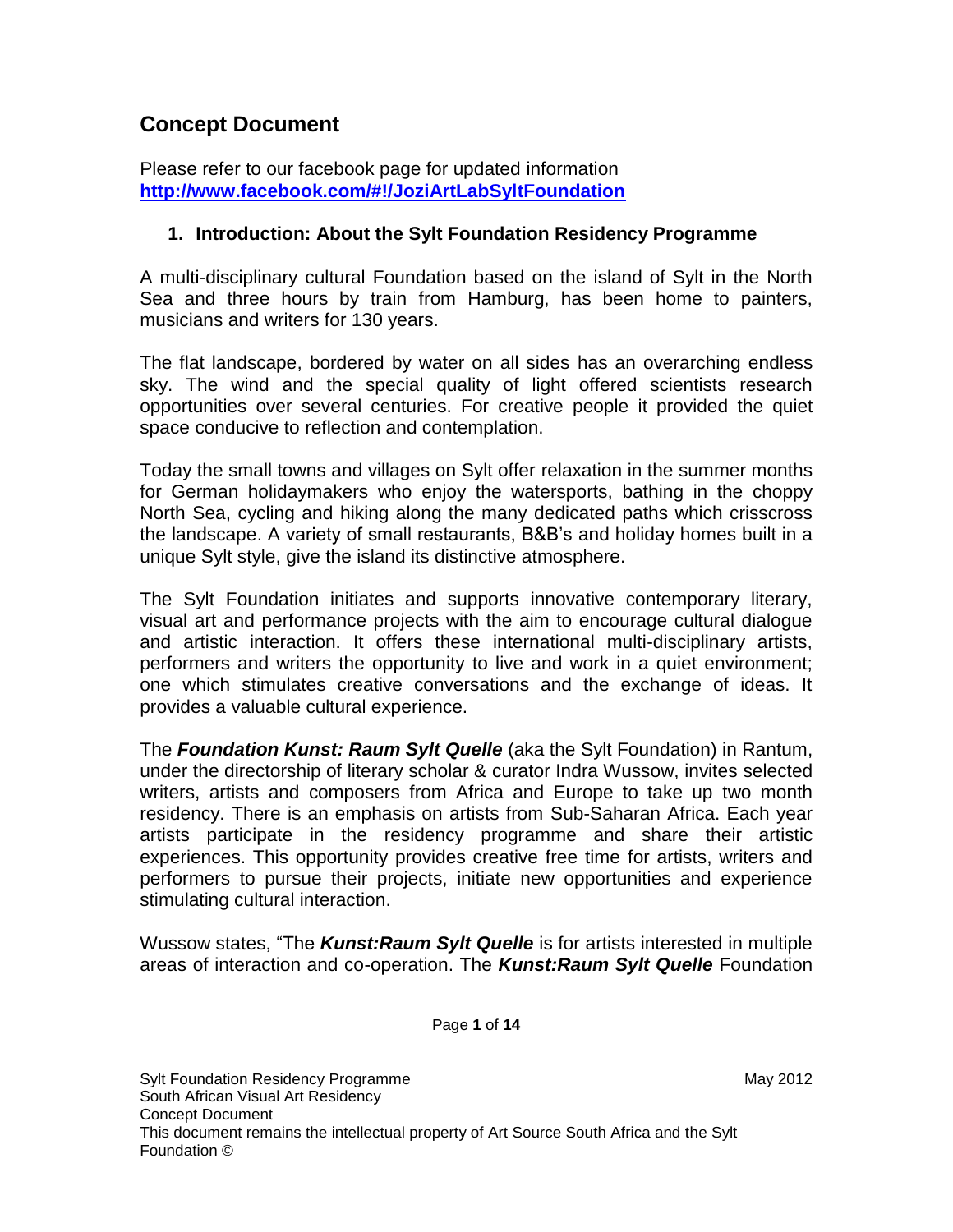is intended as a place of beginnings: of ideas, of creative projects initiated throughout the year".

Every year international writers, artists and performers take up a two month residency at the *Kunst:Raum Sylt Quelle*, where they are given excellent studio accommodation, a stipend, administrative and logistical support. Their residencies provide a creative free time for these artists, writers and performers which allows them to conceptualize and develop their projects, initiate new opportunities and experience stimulating cultural interaction and dialogue through sharing their artistic experiences with other artists in residence.

# **2. About the South African Visual Artist's Residency (SAVAR)**

Following on the success of many years of engagement with South Africa and South African artists, the Foundation has sought to leverage its residency programme by opening applications from artists who will go through a selection process to be awarded this key opportunity. Previously residents were invited onto this programme. Recently, however, the residency process has been formalized and *South African visual artists whose practice falls within the contemporary genre,* will be invited to submit applications for selection onto this Residency Programme. One residency is awarded each year. The winning applicant will be selected by an experienced and credible selection panel of industry experts which changes on an annual basis; and the prize will enable one applicant to take up this exciting opportunity to enjoy creative time on the island at the *Foundation Kunst: Raum Sylt Quelle.*

**Note:** The term 'contemporary art' implies two key elements: Firstly, artists who are practicing and engaging with the professional art sector toda*y i.e. in the present.* Secondly, that the content of the artist's work comments, touches on or explores issues within our society today; that the work is pertinent and has social relevance.

The South African Visual Artist's Residency has previously been awarded to luminaries such as South African artists: Strijdom van der Merwe, Mbongeni Buthelezi, Paul Emmanuel, Bernie Searle, Lien Botha, Santu Mofokeng and Mary Sibande to name a few.

This re-launched South African Visual Artist's Residency (SAVAR) offers a two month international *working* visit to the Foundation.

Page **2** of **14**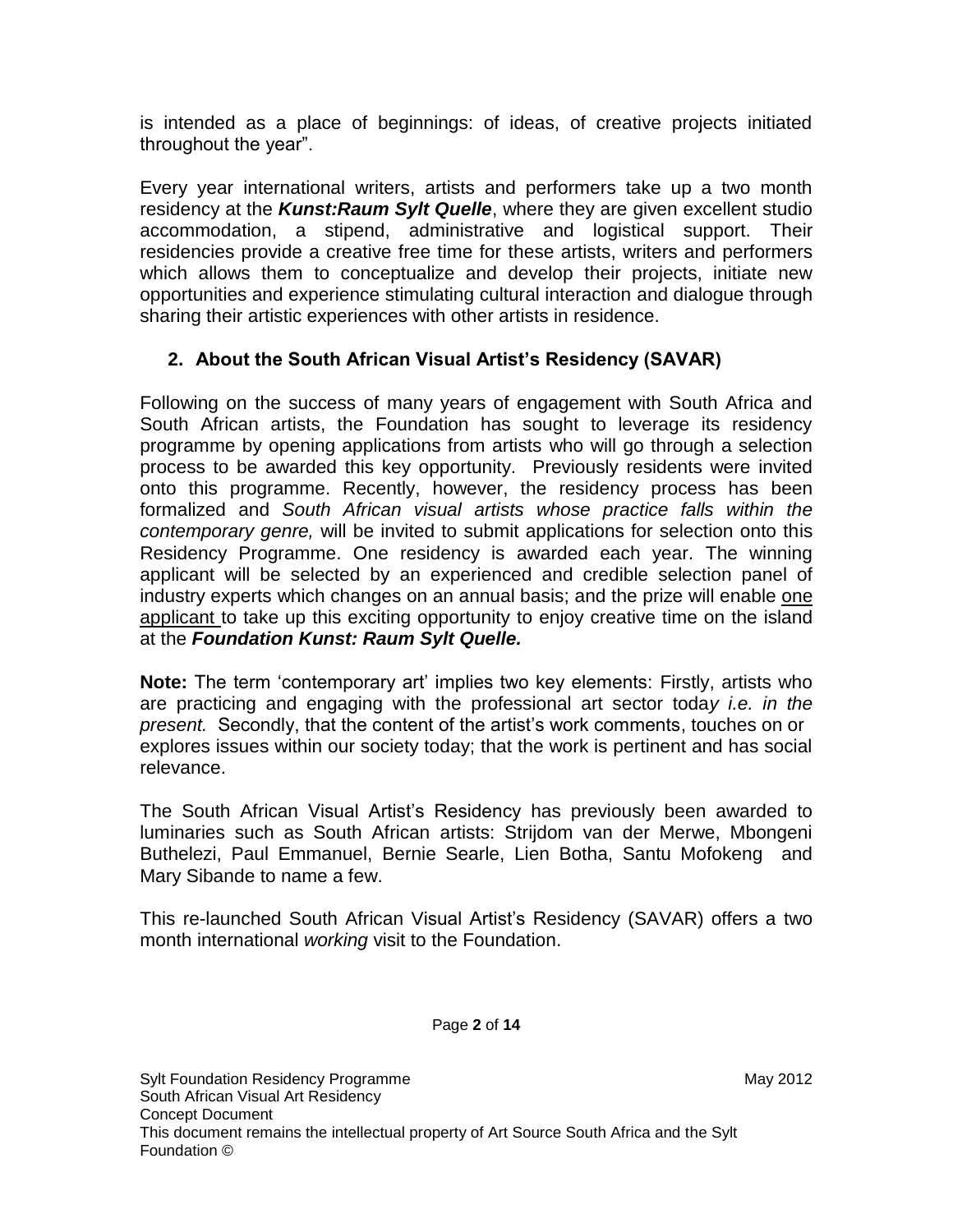This period will provide the artist with:

- a quiet space for contemplation and research
- time for experimentation and creative 'play'
- opportunity to conceptualize new work or pursue work in progress
- a means to leverage their artistic profile
- an opportunity to engage with international artists

While the situation is suitable for many kinds of practice and research, it is not a studio based residency and hence not appropriate for the production of large scale or sculptural works

Our aim with this residency is to provide artists with an opportunity to develop ideas, research or even reflect on projects. Emphasis is placed on the production and showing of work, as well as managing projects and opportunities that artists find very little time for the vital process of conceptualization, research and reflection. Many awards, competitions and residencies challenge artists through defined goals, outputs and production imperatives. Artists need to have the time to focus on developing their practice by engaging meaningfully with the ideas and work that interests and drives them. This is critical for the conceptualizing of work that sustains their careers. This process is often lost when balancing the pressures of industry, commissions and career imperatives. Unlike other residency opportunities, this is not output focused but designed for artists to utilize the time as best suits their needs.

# **3. What the South African Visual Artist's Residency is not**

A tourist visit or (art) holiday; nor an opportunity to travel with family or friends.

## 4. **What an international residency offers:**

A residency can broaden an artist's artistic vision, enrich their art practice, expand their networks and provide a mid-career artist with cultural dialogue opportunities with their peers and in addition open future career opportunities. It leverages an artist's profile and career status. Residencies provide invaluable international exposure and can facilitate collaboration on future art projects or exhibitions with fellow professionals, as well as offer invaluable contemplative creative time.

Page **3** of **14**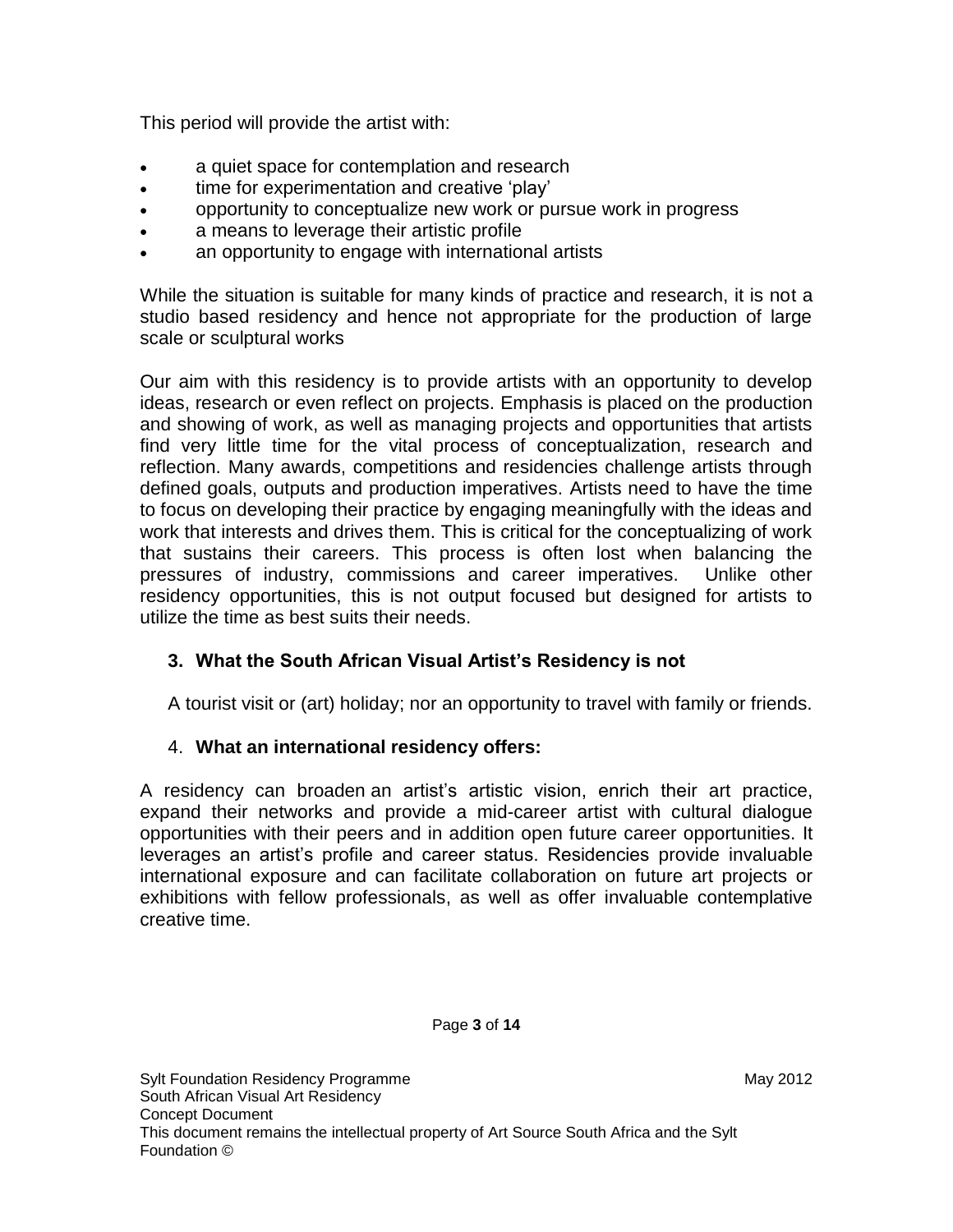# **5. What does the South African Visual Art Residency provide?**

This particular residency offered by the Sylt Foundation is not focused on artistic *production* nor is it studio based; rather its focus is on conceptualization, preparation and process. It offers reflective, creative time to plan and develop new projects or a new body of work. It provides an artist with the quiet time required for research and thinking involved in preparing of new work. The Foundation does not provide a working studio, manufacturing facilities involving power tools nor a workshop.

# *The Facilities*

What it does offer is a two (2) month stay in a modern, heated, fully furnished, one bedroom, studio apartment situated on the Foundation grounds. Each apartment has a well equipped kitchen providing self catering facilities. The apartment is equipped with a TV and PC with internet and free WIFI for those artists who bring their own laptops. The apartment is suitable for creative investigation and research, drawing, photography and small scale preparatory or sketch artwork. It is not suitable for sculptural or structural work.

**Note**: *The artist is responsible for arranging the logistics and costs involved in packing and transporting any artworks they may create during the two month period. The Foundation does not arrange transport nor cover the costs of returning any artworks created at the Foundation by the Resident to South Africa.*

# *In addition the Sylt Foundation provides:*

- A single economy class flight ticket Johannesburg to Hamburg return. This ticket will be booked by the Foundation's liaison person and sent to the winner prior to their visa application process In addition an allowance of €80 for transport from Hamburg airport to the island of Sylt will be provided
- A letter of invitation from the Sylt Foundation to the German Consulate, Pretoria to facilitate the Winner's Schengen visa application. The Resident is solely responsible for the timeous application of their visa and must comply with all the visa requirements of the German Consulate Visa Office
- A *once off* stipend of € 500 to be paid on arrival at the Sylt Foundation at the start of the two month period. This stipend is adequate to cover modest living costs eg. groceries, bus fares etc. It is recommended that the selected Resident provides extra monies to cover additional

Page **4** of **14**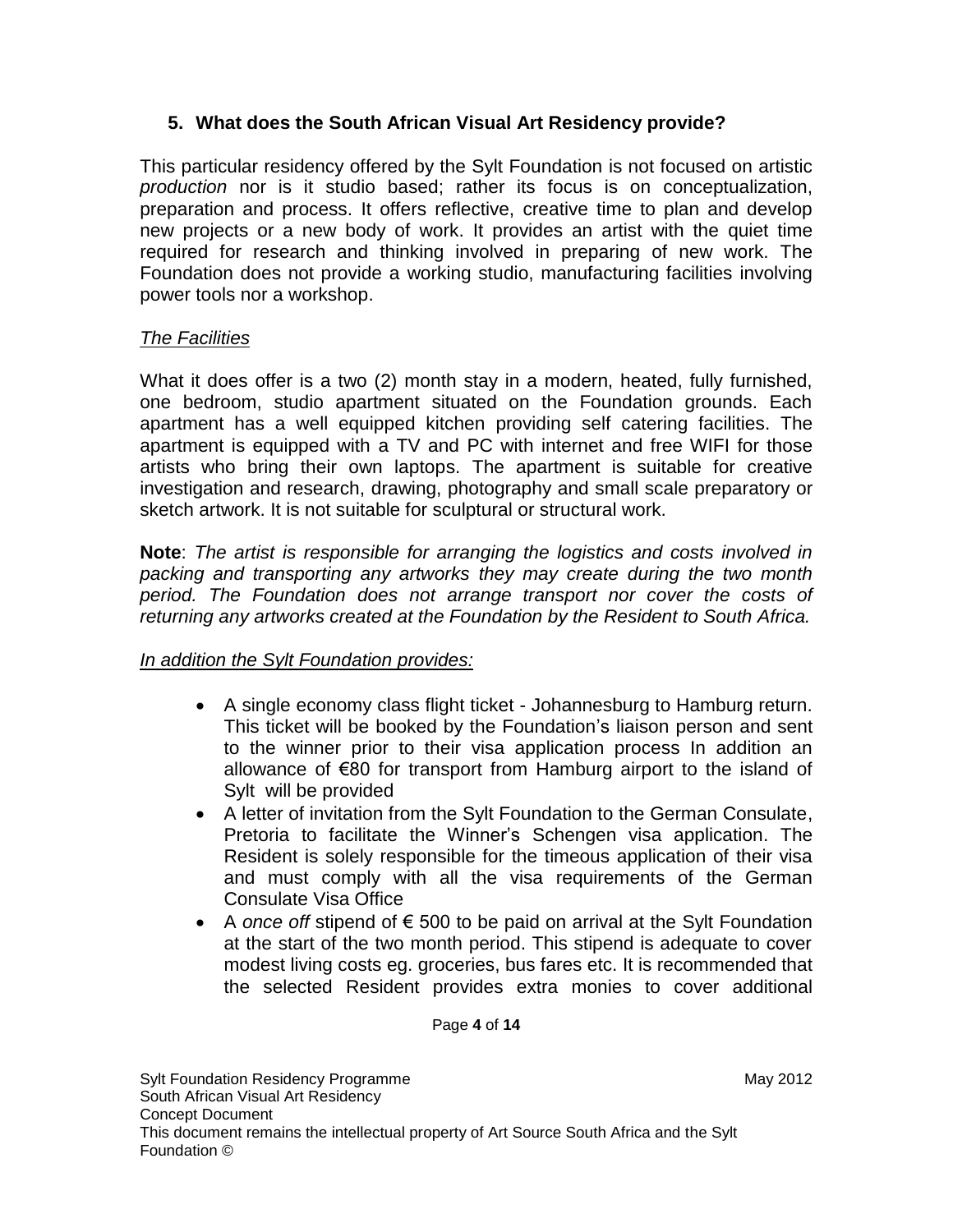personal expenses such as entertainment, travel elsewhere in Germany or Europe while in residence

**Note:** *The Sylt Foundation does not cover the cost of partners* 

## **6. Who is eligible to apply for the Sylt Foundation South African Visual Artist Residency?**

- Practicing contemporary visual artists who are South African citizens or Permanent Residents of the Republic of South Africa
- Visual artists with a sustained career profile of 5 to 10 years
- Artists who have had a minimum of two (2) solo exhibitions and participated on at least one (1) curated group exhibition
- Only artists able to take up this Residency within sixteen (16) months of selection may apply

# **7. Application & Selection Process**

• Only digital applications will be accepted

Applications to include:

- Copy of South African ID document or a Permanent Resident permit
- Full Curriculum Vitae
- Artist's Profile 500 words
- Artist's Statement on their art practice 800 words
- Six (6) images of *key/ recent* works Two (2 ) Letters of Reference from visual arts sector professionals

Please note that only MS Word Documents or PDF documents will be accepted.

Only JPEG images will be accepted; the images to be no larger than 500KB each and no email to exceed 5MB. Images should be captioned in a separate document that is easy to understand. It is suggested that each image is numbered with the same number used for the corresponding images on the caption list which should state the relevant information. If it is necessary to send more than 1 email for your entry please be explicit in the first email how many more emails are to be expected.

The selection will be made by two separate panels. These panels will consist of the Foundations curator, Indra Wussow and other art sector experts. A new selection panel will be constituted every year. The panelists will be made public

Page **5** of **14**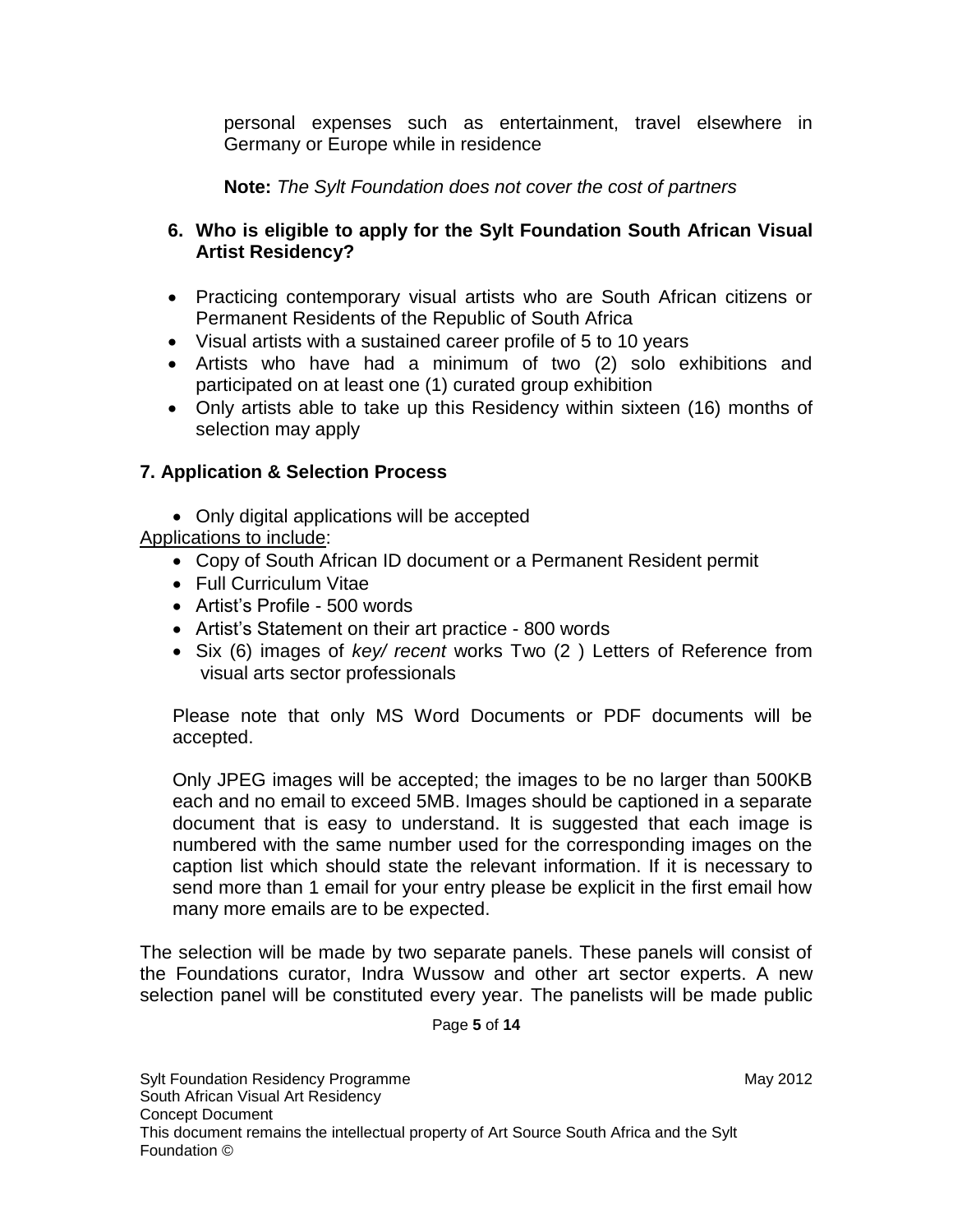via our Facebook page. A brief profile of each panel member will loaded on to our Facebook page.

Note: The selection and judging panel will not engage directly with any applicant or member of the media/public regarding their selection. The panel will be convened by the Foundation and have been identified iro their expertise in the industry.

The selection panel will evaluate all the applications received and will select four (4) finalists. These finalists will be asked to submit a strong written motivation (of no less than 2 pages) of how this opportunity will benefit their practice and make a positive impact on their career development or on the current or planned future project on which they are working.

A separate judging panel will review the 4 finalist's applications and motivations. One Finalist artist will be selected as the recipient of the **Sylt Foundation South African Visual Art Residency** each year**.** 

Both panels will be facilitated by Art Source South Africa who have been appointed by the Sylt Foundation to manage the residency. The facilitators do not vote nor have influence in the judging process.

#### **Note:** *The judges' decision will be final. No discussion or correspondence with Art Source South Africa (the SAVAR organisers), or the judges regarding their decision will be entered into with any Applicant after the judging process has been finalized and a winner selected***.**

## **8. Key Dates For the 2012 South African Visual Art Residency**:

- A Call for Applications will be made on Thursday 31 May 2012
- All applications need to be submitted by 4pm on Monday 22 June 2012
- Announcement and notification of 4 finalists Tuesday  $10<sup>th</sup>$  July 2012
- Submission of finalists motivation Monday  $30<sup>th</sup>$  July 2012
- Announcement of Award
- Residency to be taken up from September 2012 December 2013

#### *No late applications will be considered. Applications will be kept confidential.*

Page **6** of **14**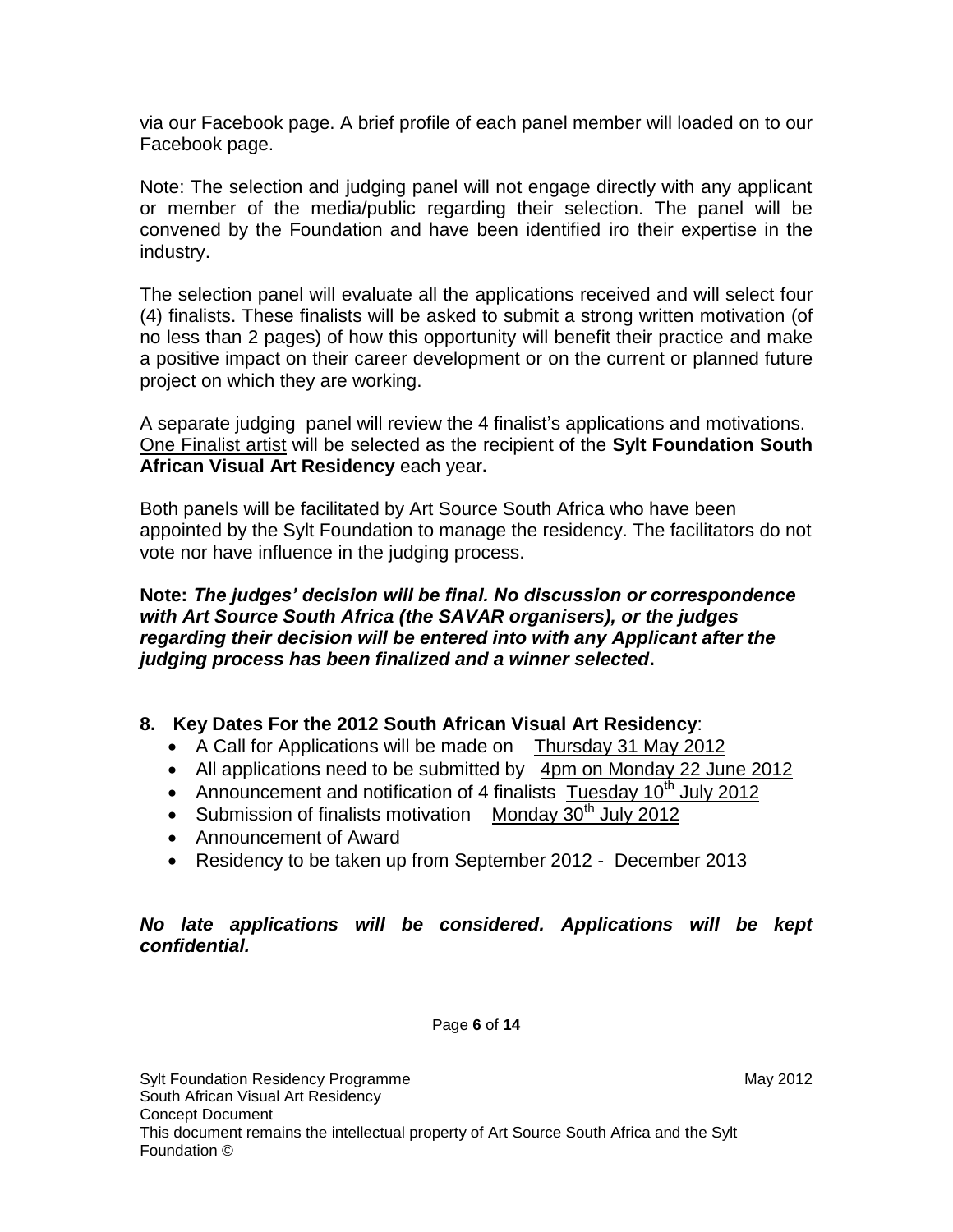### **9. Submission of entries to:**

#### **Art Source South Africa**

e-mail: admin@artsourcesouthafrica.co.za Enquiries: 011 447 2855 (Mon -Fri 9-4pm)

## **9. Project Managers and Further Information:** Art Source South Africa [www.artsourcesouthafrica.co.za](http://www.artsourcesouthafrica.co.za/)

or direct enquiries and media queries via: Annah Ledwaba PR Intern 011 447 2855 admin@artsourcesouthafrica.co.za

Page **7** of **14**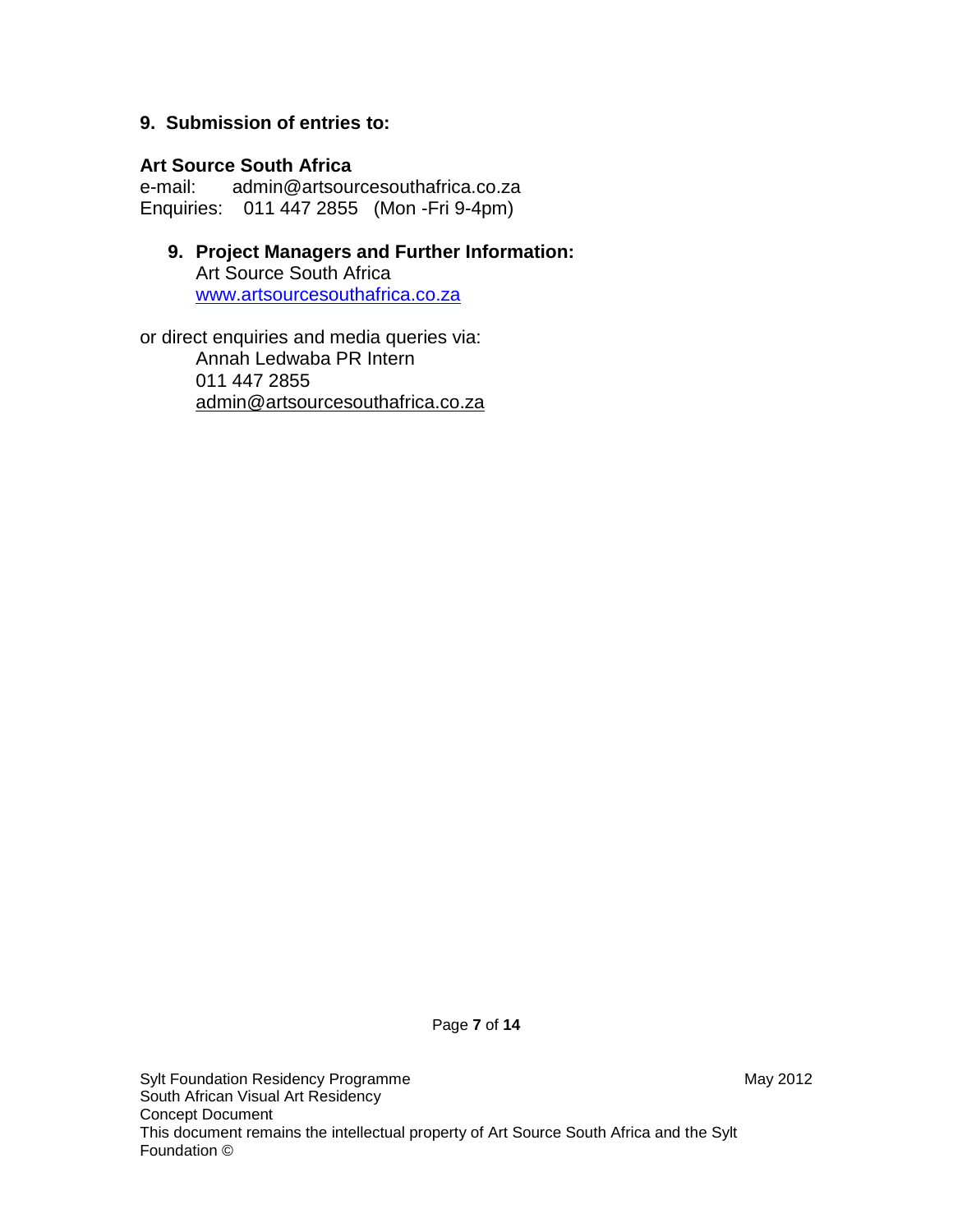# **10. Frequently Asked Questions and Useful Information**

# **10.1 What is an artist's profile?**

An artist's profile is a short description of an artist.

It is a piece of prose (as opposed to a list) that describes an artist *in the third person* which highlights aspects of his/her career, work and possibly personality/persona and which gives insights to what he/she is about.

An artist profile is *not a list* of all entries on an artist's Curriculum Vitae (CV) but states career highlights and contextualizes them.

While a CV may be read by galleries, museums and people in the industry who understand how to read the entries, the Artist's Profile is for more public (and media) consumption. It should be able to be worked into articles, or applied to catalogues and publications and act as a brief introduction to the artist. It should locate the artist geographically and within an art context (i.e. styles, era, methods and content)

# **10.2 What is an Artist's Statement?**

An artist's statement is a short document **written by the artist** which provides a 'window' into the artist's worldview. It offers insight into a single artwork or an entire body of work and describes the artist's creative process, philosophy, vision, content and passion.

The function of the artist's statement is to enlighten and engage while allowing the audience i.e. potential buyers, exhibition curators, critics, fellow artists, or viewers the freedom to draw their own conclusions.

It is important to note that an Artist's Statement reads easily, is informative, but does not describe the work. Rather it adds to an understanding of the artist.

Page **8** of **14**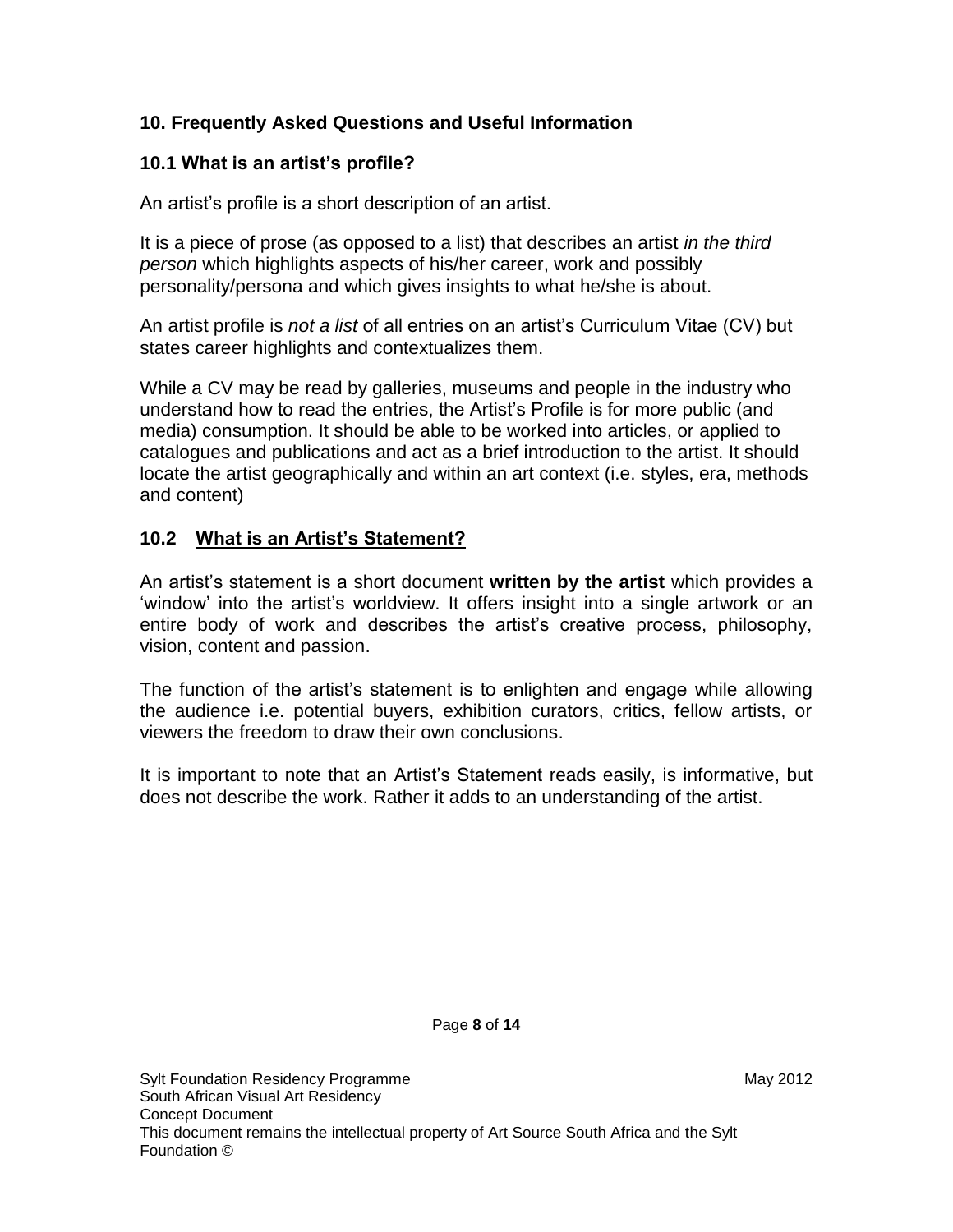## **10.3 A Recommended Curriculum Vitae (CV) Format**

*Please note that this is a suggested format* 

#### **Sample Curriculum Vitae (with Commentary)**

*As recommended by the College Art Associations Professional Practice Committee. www.collegeart.org*

List your most recent activities first (under each heading). Pagination after the first page is recommended. Use 10 pt. type or larger.

#### **Name**

Name (in bold or larger font) Address: Phone Number(s): Work, Studio, Home, Fax Email: Personal Website: (if applicable)

Comments: Be sure to list current addresses and phone numbers. Make it easy to be contacted. It is optional to include your place and date of birth.

#### **Education**

|           |                 | MFA 1998 Sculpture University of Kansas      |
|-----------|-----------------|----------------------------------------------|
|           | BFA 1995 Studio | University of Oklahoma                       |
| <b>BA</b> | 1992 French     | Southern Methodist<br>University (cum laude) |

Area(s) of Specialization: Sculpture, Installation Art

Comments: List all of the academic degrees you have earned (noting honors). Degrees outside the studio fields do not diminish your standing as an artist. In fact, the opposite is true. In the example listed above, the French degree could tell a dean or department chair that you might be able to assist with their study-abroad program. An art-history degree might indicate an ability to teach a course in art appreciation.

Page **9** of **14**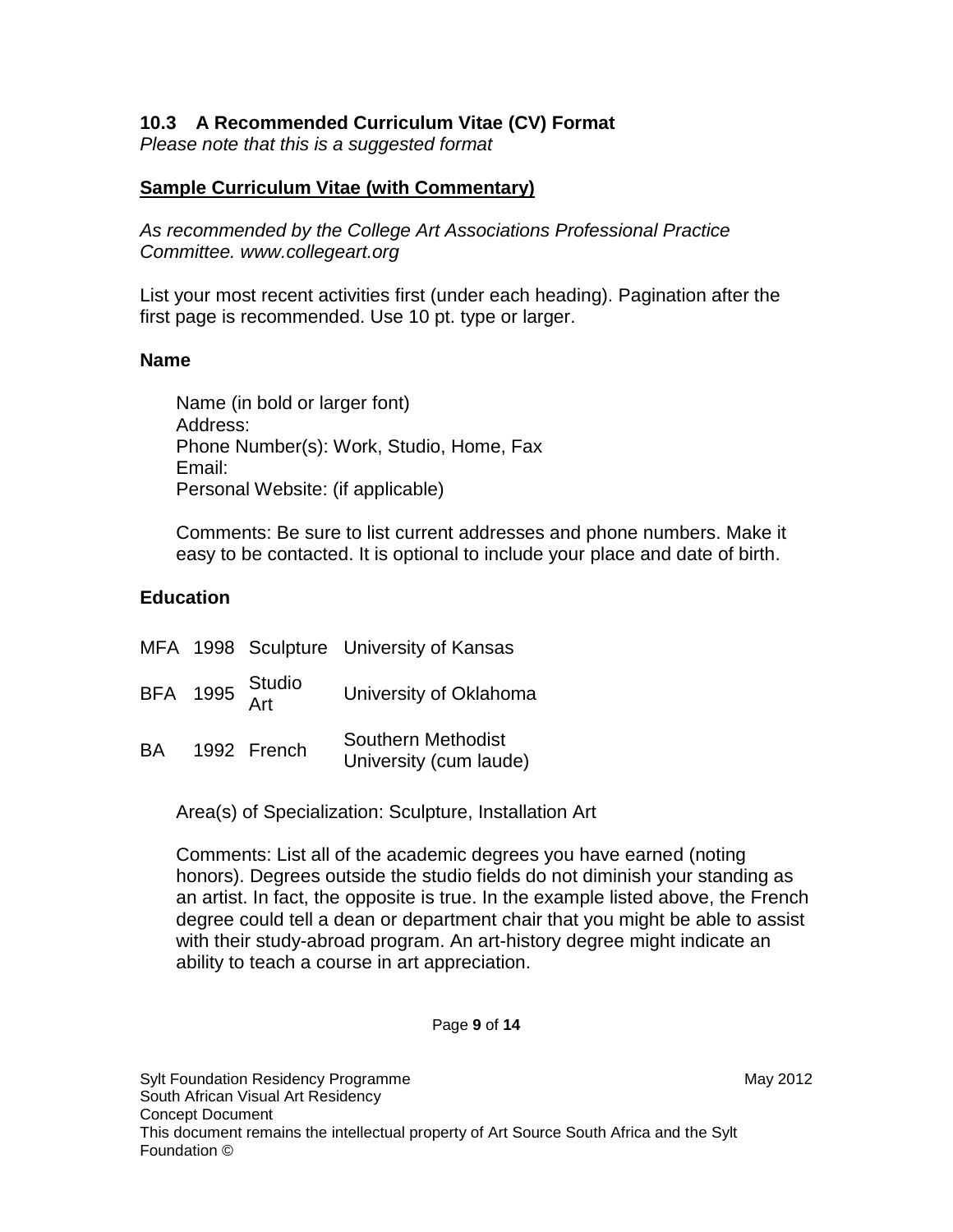It is not uncommon to have studied art at a university without completing the degree. You may want to list these periods of study, but they should be listed after the degrees you have earned.

**Professional Experience** (Teaching Experience, or Academic Appointments)

| 1998-<br>Present | Visiting Assistant Professor of Art, Hamilton<br>College, Clinton, New York                                                     |
|------------------|---------------------------------------------------------------------------------------------------------------------------------|
| $1997 -$<br>98   | Teaching Assistant, University of Kansas<br>Drawing, Fall 1997 (instructor of record)<br>Introduction to Sculpture, Spring 1998 |
| 1996             | Teacher's Assistant, Lawrence High School,<br>Lawrence, KS (Drawing, Ceramics)                                                  |
| 1995             | Studio Assistant, Norman Art Association,<br>Norman, OK (maintained studio equipment<br>and prepared workshops)                 |

Comments: The exact professional titles you provide are very important. There are distinct differences among such titles as Instructor, Lecturer, Adjunct Professor, Visiting Assistant Professor, etc.

If you had the opportunity to teach as a graduate student, it might be useful to indicate whether or not you were the "instructor of record." That tells the reader you were responsible for all aspects of the course (lectures, syllabi, grades, etc.).

If you are just out of graduate school and do not have significant teaching experience, you may have art-related experiences and/or important positions outside the world of art that are worth listing (military service, Peace Corps). Be sure to use a heading that best describes your work experience. It is acceptable to provide brief descriptions of nonacademic positions.

## **Grants/Fellowships** (Awards/Honors, etc.)

- 1998 New York Council on the Arts Fellowship
- 1997 University of Kansas Graduate Student Travel Grant
- 1996– Lockwood Graduate Fellowship, University

Page **10** of **14**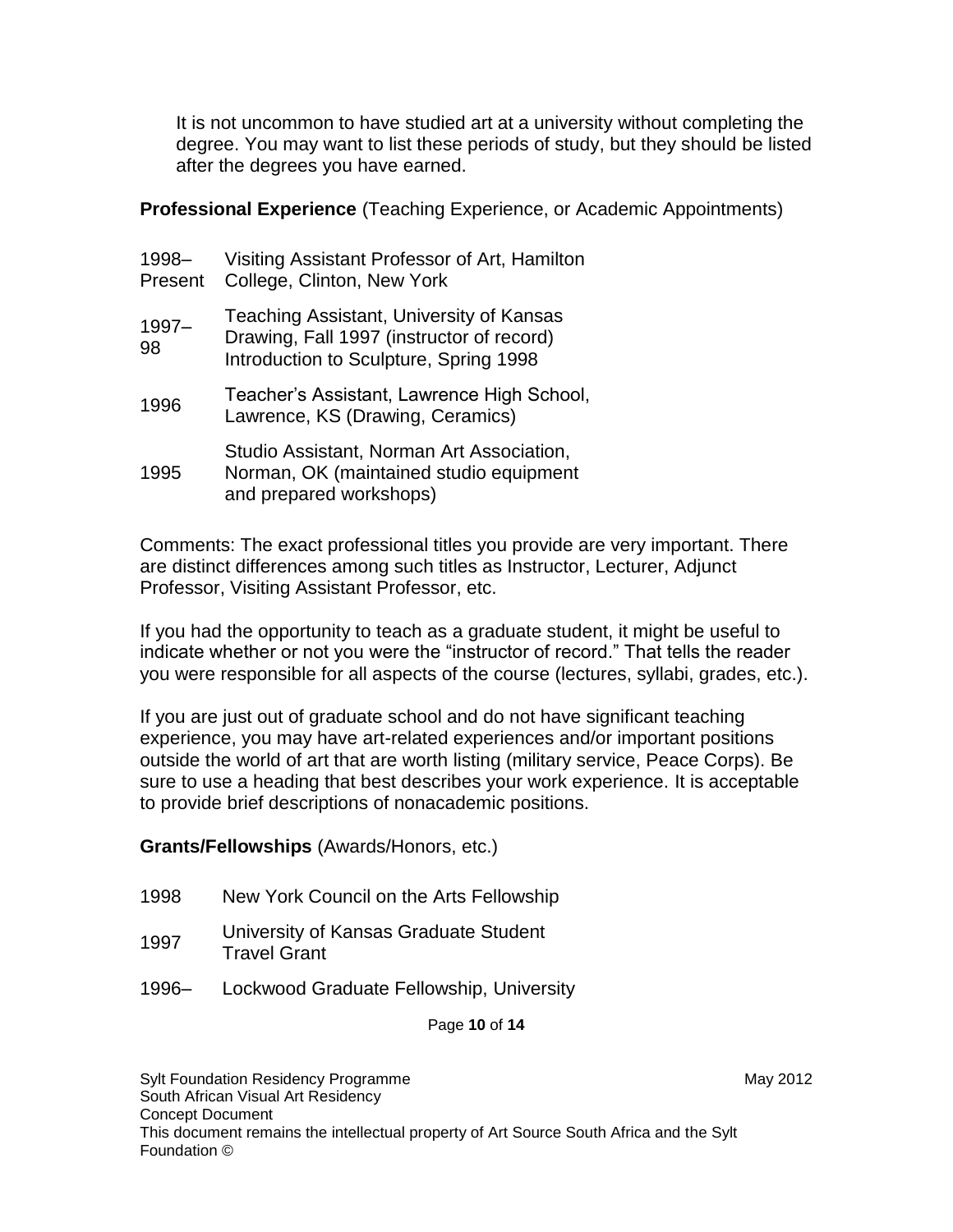#### 98 of Kansas

### **Exhibition Record** (\* solo shows marked by asterisk)

1998 *\* MFA Thesis Exhibition*, University of Kansas

*Sculpture: Carved and Forged,* Kirkland Art Center, Clinton, NY, Curator: Jane Doe, Professor of Art, Syracuse University

*New York Fine Arts Association National Competition*, Juror: Robert Smith, Director, Milwaukee Museum of Art, Best of Show

1997 Association, Lawrence, KS, Invitational *They Landed in Lawrence,* Lawrence Art (catalogue)

Comments: The exhibition record may be the most important category in your curriculum vitae and should be near the beginning. It serves as a rough measure of how active you may be as a member of the faculty.

There are many ways to present an exhibition record. Artists well into their careers often separate solo exhibitions from group exhibitions. For those just out of graduate school, it is probably more useful to list all exhibitions during each year. This allows the reader or administrator to easily grasp the number and type of shows in any given year.

Solo shows can be identified by an asterisk or by using the word "solo" in parentheses at the end of the entry. For group shows, it is often useful to provide information about the juror, awards, or type of show (e.g., juried vs. invitational). Administrators who are not familiar with the visual arts may want to know if any of your shows have been adjudicated or refereed. Refereed academic activities often carry more weight.

For artists in certain time-based media an exhibition might be referred to as a "Screening." In that case the heading might read "Exhibitions/Screenings" or "Exhibitions/Screenings/Performances" instead of "Exhibition Record." For performance artists, the heading "Performances" may be adequate. Others may require the heading "Exhibitions/Commissions."

Page **11** of **14**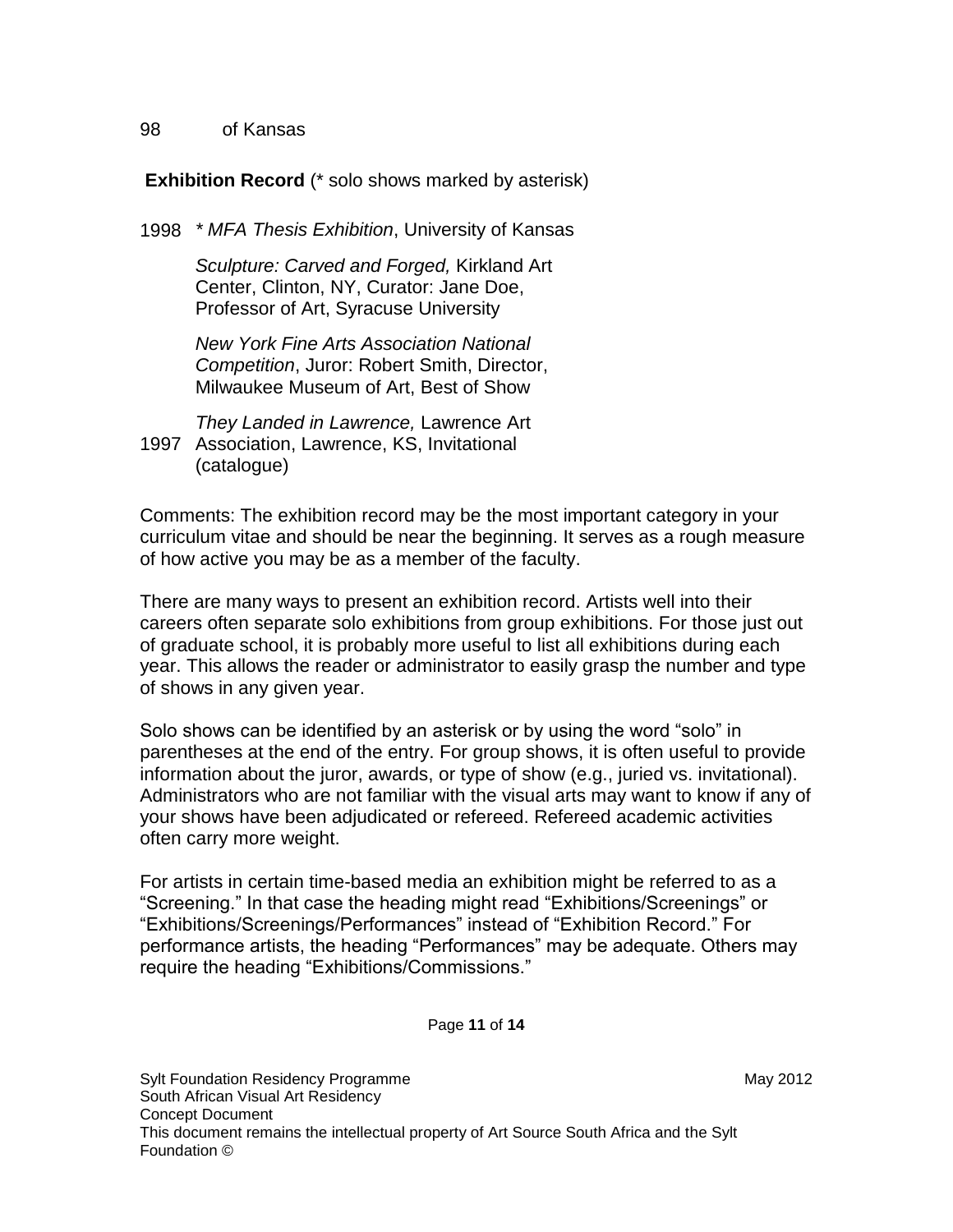For those doing digital, technological, video, performance, etc., please note if a work is collaborative. If the work is collaborative, develop a simple method for identifying individual contributions.

Sometimes a catalogue is produced in conjunction with an exhibition. This can simply be noted by putting the word "catalogue" in parentheses at the end of the entry.

**Bibliography** (Reviews/Articles/Catalogues, Reviews/Articles/Interviews)

Diane Terrel, "New Work in Central New York," *Sculpture* 17, no. 1 (January 1998): 63.

Willard W. Wilson, "Sculpture Exhibition Clinton Shows Region's Best," *Syracuse Gazette,* December 11, 1998, 42.

Jane Williams, Interview, WUWJ Radio, Utica, New York, December 9, 1998. *Utica Post,* exhibition announcement with photograph, Utica, New York, December 8, 1998, 12–18.

Comments: The bibliography is a record of material about you. Articles, reviews, catalogues, radio and television interviews, etc., are placed under this heading. The *Art Bulletin* Style Guide may be useful in listing entries under this heading as well as that of "Publications."

**Publications** (Published Writings, Critical Writings)

Review of William Jones solo exhibition, *Art Papers* 17, no. 6 (1998): 31. "Art in Architecture," *New York Architect*, Fall 1998, 18–20.

Comments: This category describes the material that you have written. From time to time, an artist will review a show for a magazine or be asked to write an essay for a publication about some contemporary art issue.

**Conferences** (Conferences/Symposia)

College Art Association Annual Conference, 1998, Toronto, Ontario Paper: "Is Sculpture Dead?" (Panel title may be listed as well)

Mid-America College Art Association, 1998, Lexington, Kentucky Panel Chair: "What Really Counts? Evaluating the Performance of the Artist-Educator."

Page **12** of **14**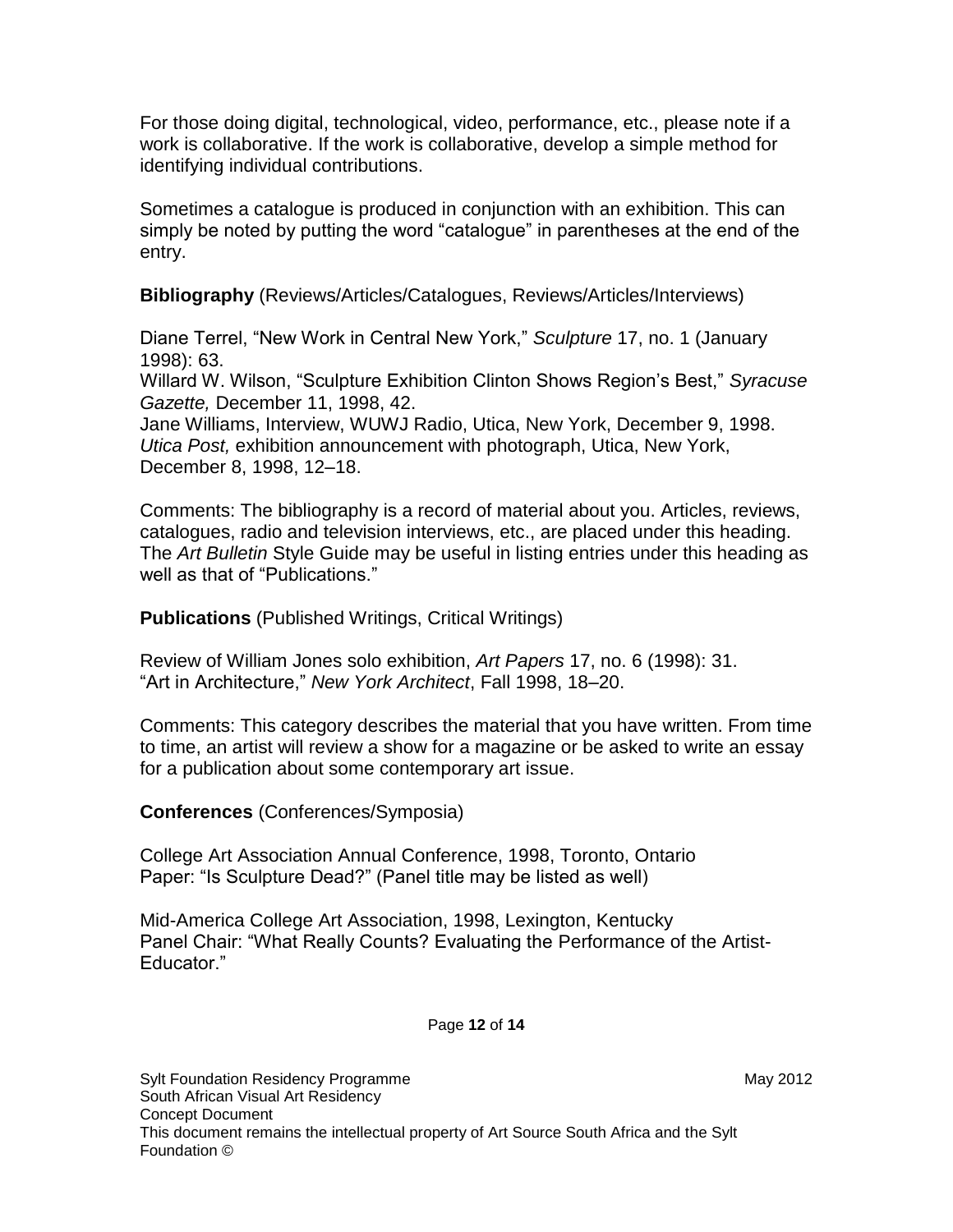Symposium: "Postmodern Art," 1998, Hamilton College, Clinton, New York

Comments: From time to time, you may give a presentation or chair a panel at a conference. Some institutions value this kind of activity because it adds to the visibility of a department, helps the faculty member network, etc. Only list conferences if you gave a paper, chaired a panel, led a workshop, exhibited your work, etc.

**Visiting Artist Lectures** (Lectures/Workshops/Critiques, Guest Lectures)

1998 Syracuse University, Syracuse, NY Colgate University, Hamilton, NY

1997 Lenexa Community College, Lenexa, KS

Comments: Giving a lecture or technical demonstration at another institution is an important activity. This is often done in conjunction with a solo show at an institution. Sometimes the visiting artist will be asked to conduct a critique as well. If desired, you can specify the type of activity at the end of the entry.

### **Other Categories**

There are a wide variety of professional activities that can be deserving of headings.

## **Gallery Representation (Gallery Affiliation)**

This is a category that can be placed where deemed appropriate. Some artists have careers that involve a close working relationship with a commercial gallery. Sometimes these working relationships are temporary or sporadic. Only list those galleries whose working relationships with you are current. Many artists go their entire career without representation, so it would not need to be listed.

#### **Artist Residencies (Artist-in-Residence)**

This category should not be confused with heading "Visiting Artist Lectures." The major distinction is one of duration. This heading includes visits to universities where you are scheduled to conduct seminars, workshops, lectures, etc., over a period of several days.

## **Professional Service (Service)**

Most universities require a certain amount of service within the university and

Page **13** of **14**